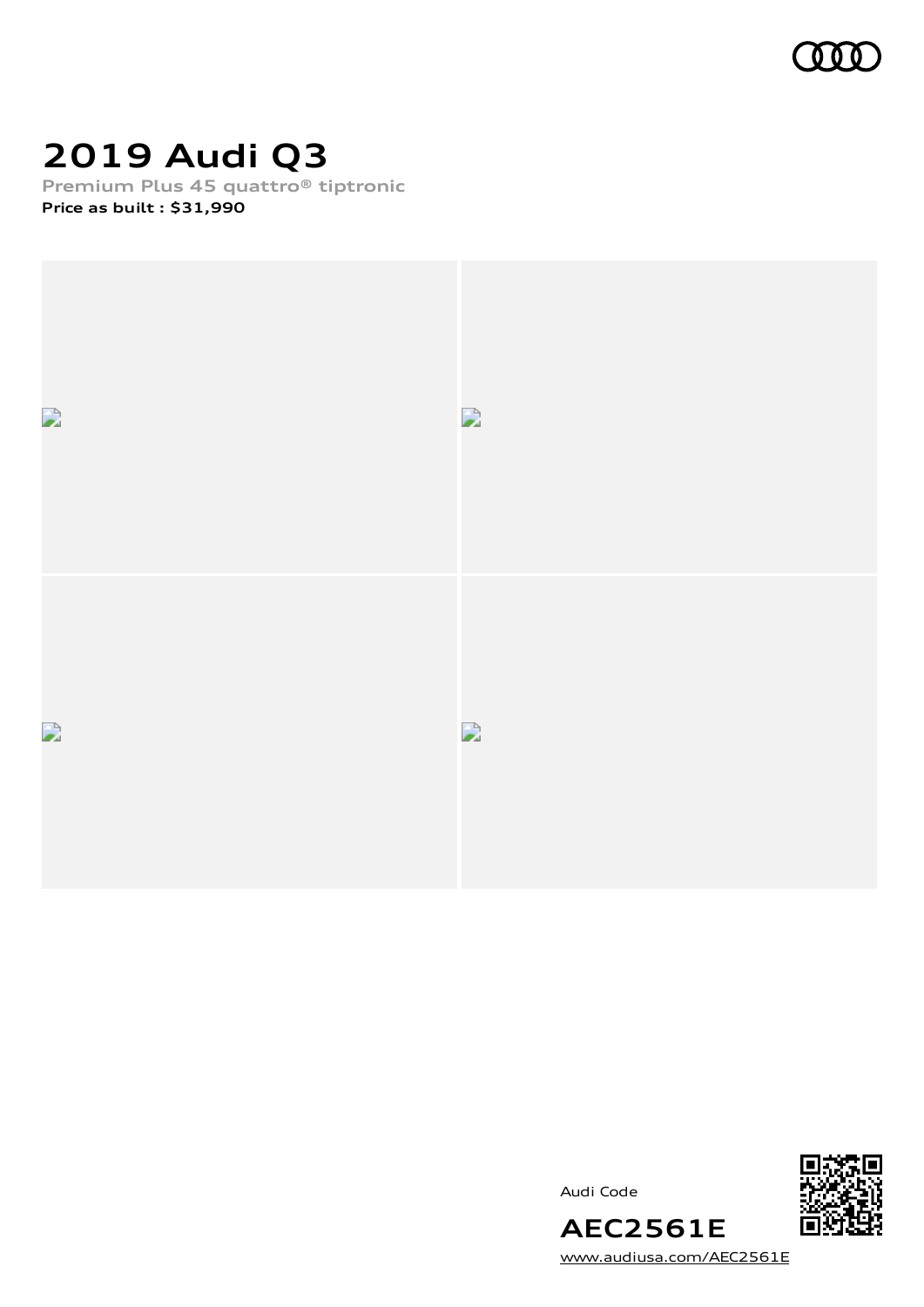#### **Audi 2019 Audi Q3** Premium Plus 45 quattro® tiptronic

**Price as buil[t](#page-8-0)** \$31,990

#### **Exterior colour**

Tango Red metallic

#### D

#### **Further Information**

|                 | No           |
|-----------------|--------------|
| Mileage         | 15,793 miles |
| Type of vehicle | Used car     |

**Warranty**

#### **Interior colour**

| Seats     | Black |
|-----------|-------|
| Dashboard | Black |
| Carpet    | Black |
| Headliner | Black |

#### **Audi Code** AEC2561E

**Your configuration on www.audiusa.com** [www.audiusa.com/AEC2561E](https://www.audiusa.com/AEC2561E)

**Commission number** 687792800a0e09b12794

#### **Technical Specifications**

Engine type Four-cylinder Displacement/Bore and 1,984/82.5 x 92.8 cc/mm stroke Torque 258 lb-ft@rpm Top track speed 130 mph mph Acceleration (0 - 60 mph) 7.0 seconds seconds Recommended fuel Regular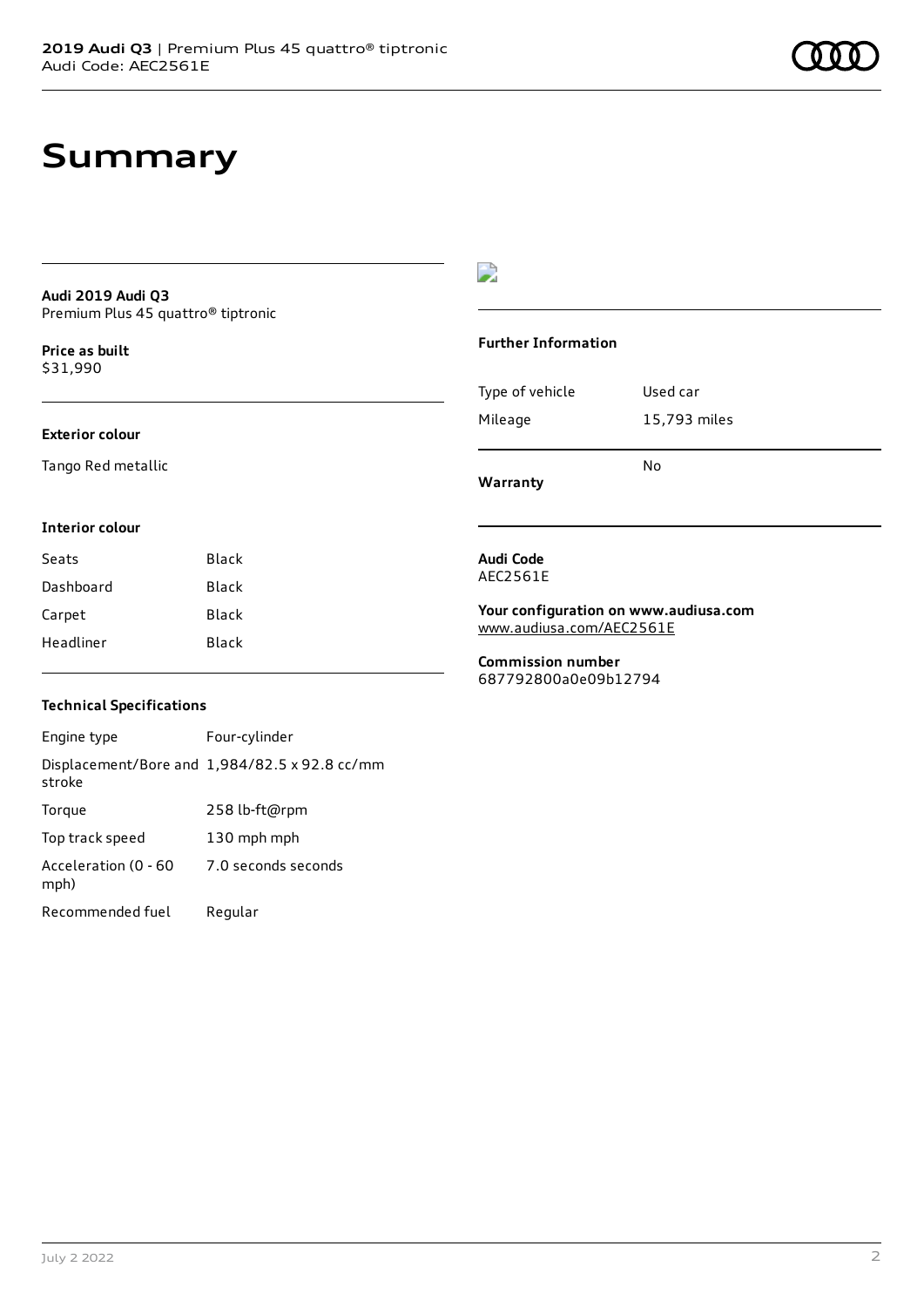

# **Standard features**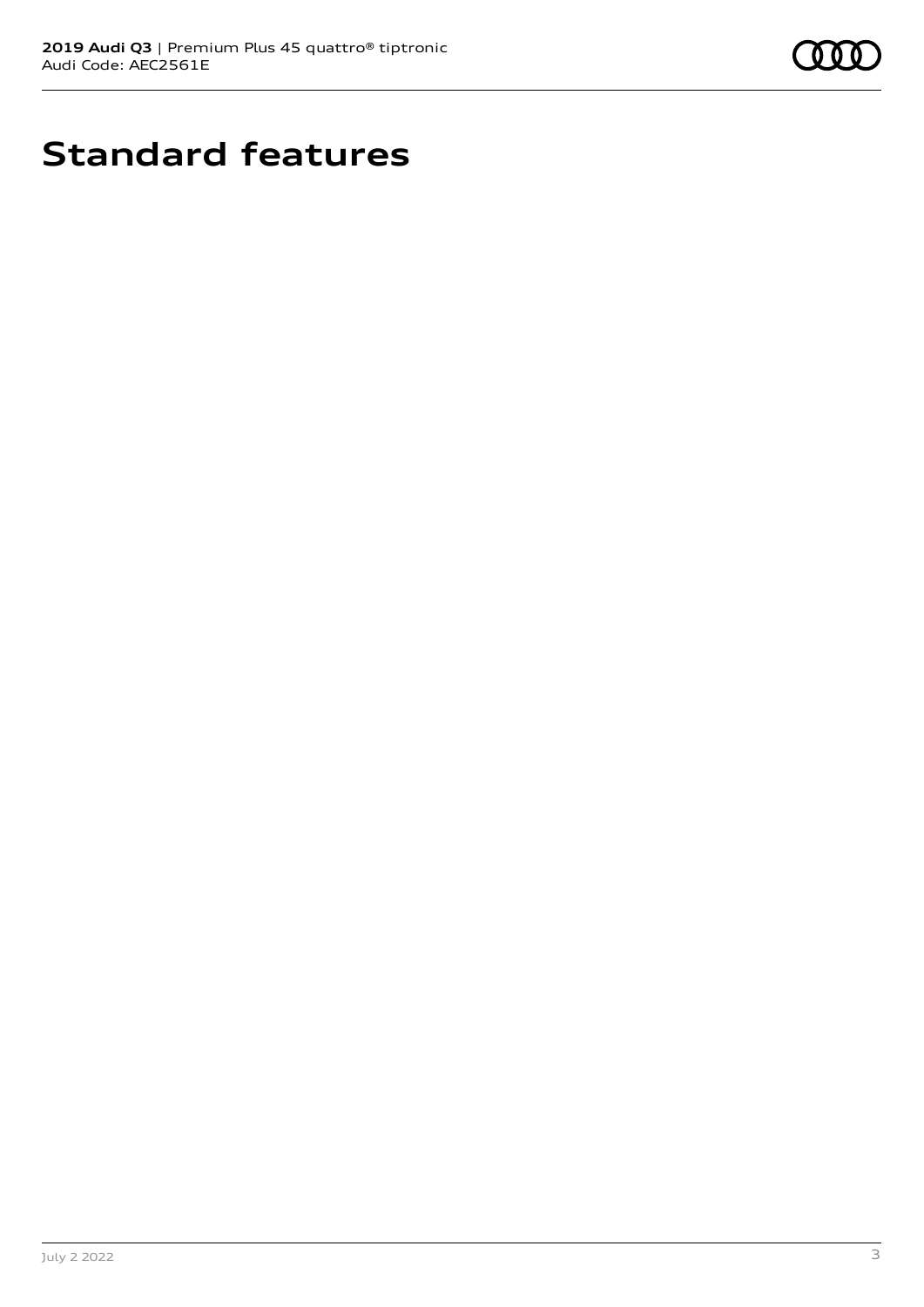# **Dealer remarks**

\*Audi Beverly Hills does not reserve or hold advertised vehicles, all are subject to prior sale on a first come first serve basis. Customer must take delivery of the vehicle and execute all California required documentation at Audi Beverly Hills. We reserve the right to revise price, equipment, mileage, and certification status as a result of changing market conditions, manufacturer/distributor notices including recall notices, or error. As a result of the COVID pandemic and related supply chain issues the manufacturer may not have produced this vehicle with all of the standard or optional equipment normally available. Please carefully review the vehicle window sticker as certain equipment may be deleted and a credit provided by the manufacturer. All vehicle pricing expires upon close of business the same day. Audi Beverly Hills presents this 2019 Audi Q3. This Audi has 15,749 miles. Contact us with any questions, or to discuss your convenient purchase options. (424) 435-4762 CONDITION: We offer the best cars in the country, at the best price. This vehicle has been meticulously inspected and reconditioned by factory trained technicians. Investing in state of the art facilities, tools and training, our technicians go above and beyond the expectations of your pre-owned vehicle purchase. BENEFITS: There are many benefits to becoming a Fletcher Jones Owner. Complimentary services include Audi courtesy vehicles for extended repairs, complimentary pick up and delivery, multi point vehicle inspections and much more. ABOUT US: Audi Beverly Hills is located at 8850 Wilshire Blvd, in beautiful Beverly Hills, California. As an authorized Audi dealer, we offer one of the largest new and pre-owned inventories in the country. We likely have the vehicle youve been searching for, or contact us to find an exact configuration.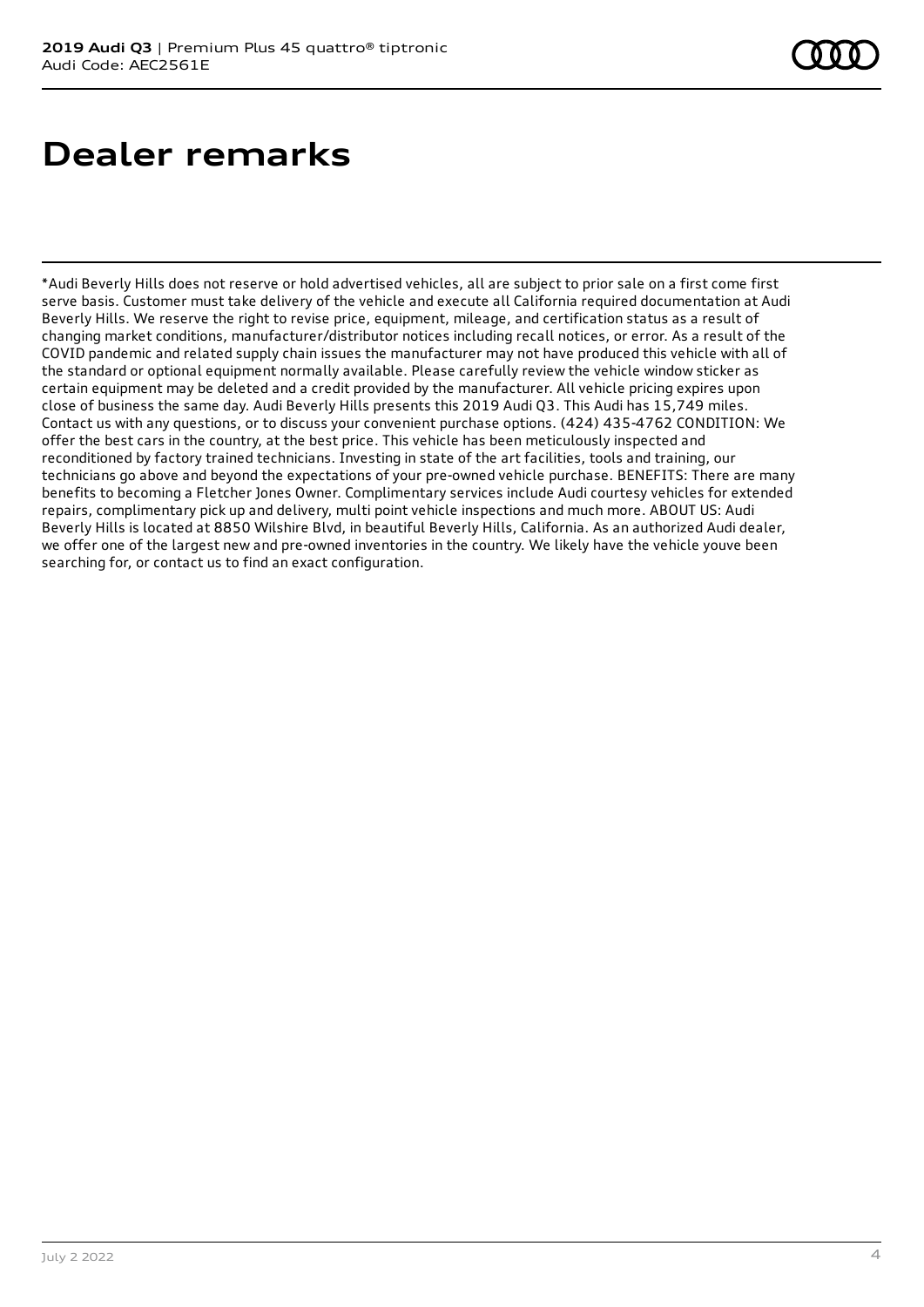# **Technical Specifications**

### Engine type Four-cylinder

**Engineering | Performance**

|                                               | Gear ratios: 6t                                                                               |
|-----------------------------------------------|-----------------------------------------------------------------------------------------------|
|                                               | Gear ratios: 7t                                                                               |
|                                               | Gear ratios: Re                                                                               |
| Cast-iron                                     | Gear ratios: Fir                                                                              |
|                                               | Gear ratios: 4t                                                                               |
| Aluminum-alloy                                | Transmission                                                                                  |
| 228 @ rpm                                     |                                                                                               |
| Displacement/Bore and 1,984/82.5 x 92.8 cc/mm |                                                                                               |
|                                               | Gear ratios: 5t                                                                               |
| 130 mph mph                                   | Gear ratios: 2n                                                                               |
| 258 lb-ft@rpm                                 | Gear ratios: 3r                                                                               |
| 16-valve DOHC                                 | Gear ratios: 1s                                                                               |
|                                               | Acceleration (0 - 60 7.0 seconds seconds<br>45<br>Induction/fuel injection Turbocharged/TFSI® |

## **Transmission | Drivetrain**

| Gear ratios: 8th                  | 0.672:1                                                                                                    |
|-----------------------------------|------------------------------------------------------------------------------------------------------------|
| Gear ratios: 6th                  | 1.000:1                                                                                                    |
| Gear ratios: 7th                  | 0.808:1                                                                                                    |
| Gear ratios: Reverse              | 3.993:1                                                                                                    |
| Gear ratios: Final Drive 2.237: 1 |                                                                                                            |
| Gear ratios: 4th                  | 1.433:1                                                                                                    |
|                                   |                                                                                                            |
| Transmission                      | Eight-speed Tiptronic <sup>®</sup> automatic<br>transmission with quattro <sup>®</sup> all-<br>wheel drive |
| Gear ratios: 5th                  | 1.205:1                                                                                                    |
| Gear ratios: 2nd                  | 3.144:1                                                                                                    |
| Gear ratios: 3rd                  | 1.950:1                                                                                                    |
| Gear ratios: 1st                  | 5.590:1                                                                                                    |

#### **Electrical system**

| Alternator | 140A      |
|------------|-----------|
| Battery    | 360A/69Ah |

#### **Steering**

| Steering type                              | Electromechanical power steering<br>system |
|--------------------------------------------|--------------------------------------------|
| Turning diameter, curb- 11.7 ft<br>to-curb |                                            |

#### **Suspension**

| Front axle | MacPherson strut front suspension |
|------------|-----------------------------------|
| Rear axle  | Four-link rear suspension         |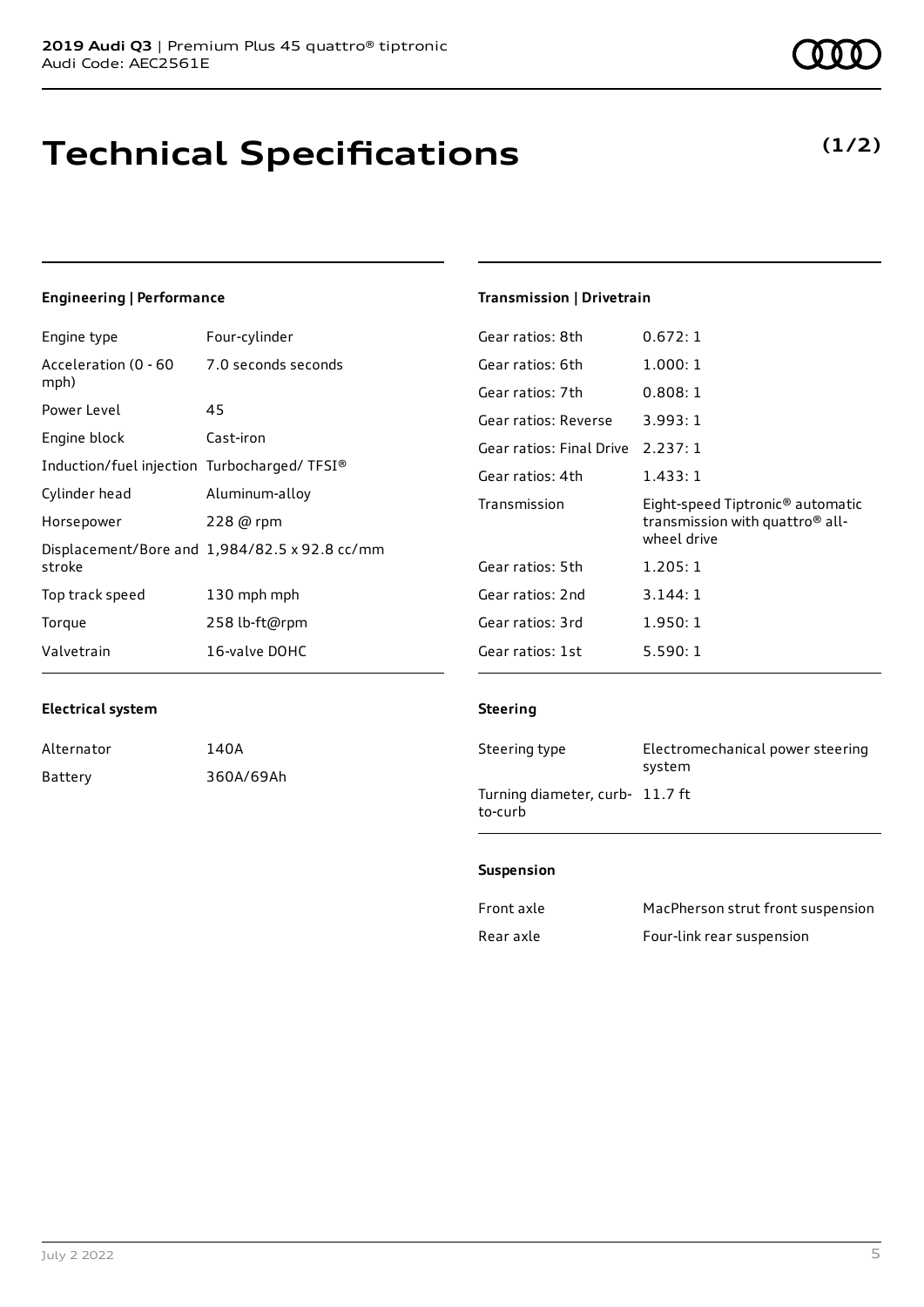## **Technical Specifications**

### **Brakes**

| Front brakes  | 13.4 (ventilated disc) in |
|---------------|---------------------------|
| Rear brakes   | 12.2 (ventilated disc) in |
| Parking brake | electrical                |

#### **Body**

| Material             | Fully galvanized steel unibody      |
|----------------------|-------------------------------------|
| Corrosion protection | Multistep anti-corrosion protection |

#### **Warranty | Maintenance**

| Warranty    | 4-year/50,000-mile Audi New<br>Vehicle Limited Warranty                                   |
|-------------|-------------------------------------------------------------------------------------------|
| Maintenance | 12-month/10,000-mile (whichever<br>occurs first) NO CHARGE first<br>scheduled maintenance |

#### **Exterior Measurements**

| Height                           | 62.9 in  |
|----------------------------------|----------|
| Overall width without<br>mirrors | 72.8 in  |
| Length                           | 176.6 in |
| Wheelbase                        | 105.5 in |
| Drag coefficient                 | 0.36 Cw  |
| Overall width with<br>mirrors    | 79.7 in  |
| Track rear                       | 61.9 in  |
| Track front                      | 62.2 in  |
| Curb weight                      | 3,916 lb |
| Ground clearance,<br>loaded      | 29.9 in  |

#### **Interior measurements**

| Seating capacity                          | 5                  |
|-------------------------------------------|--------------------|
| Head room with middle 37.6 in<br>sunroof  |                    |
| Head room with front<br>sunroof           | 39.6 in            |
| Shoulder room, front                      | 56.7 in            |
| Leg room, middle                          | 36.1 in            |
| Shoulder room, middle                     | 55.1 in            |
| Leg room, front                           | 40.0 in            |
| Cargo volume, rear<br>seatbacks up/folded | 23.72 cu ft, cu ft |

## **(2/2)**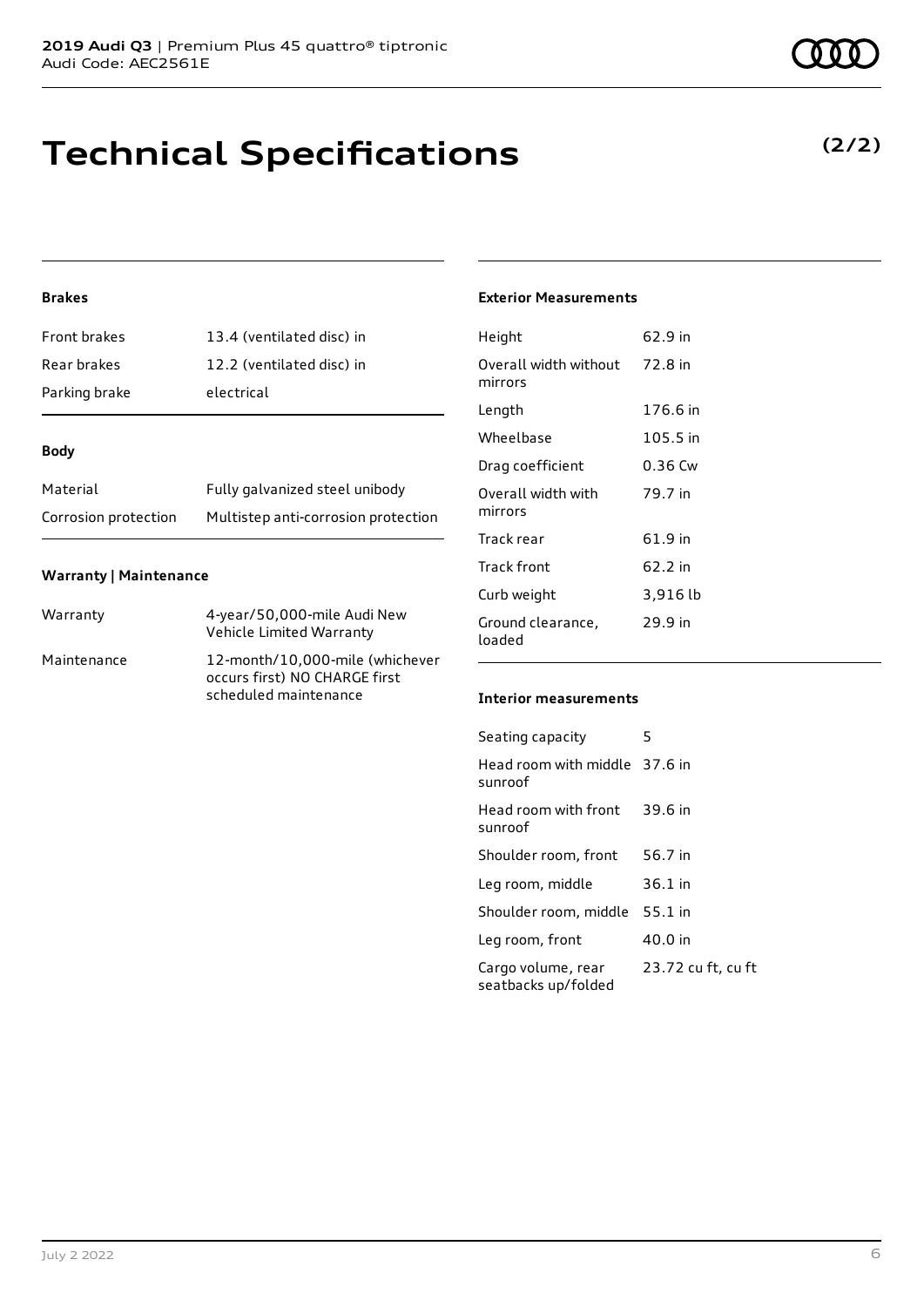## **Consumption- and emission**

**Consumption by NEDC**

combined 22 mpg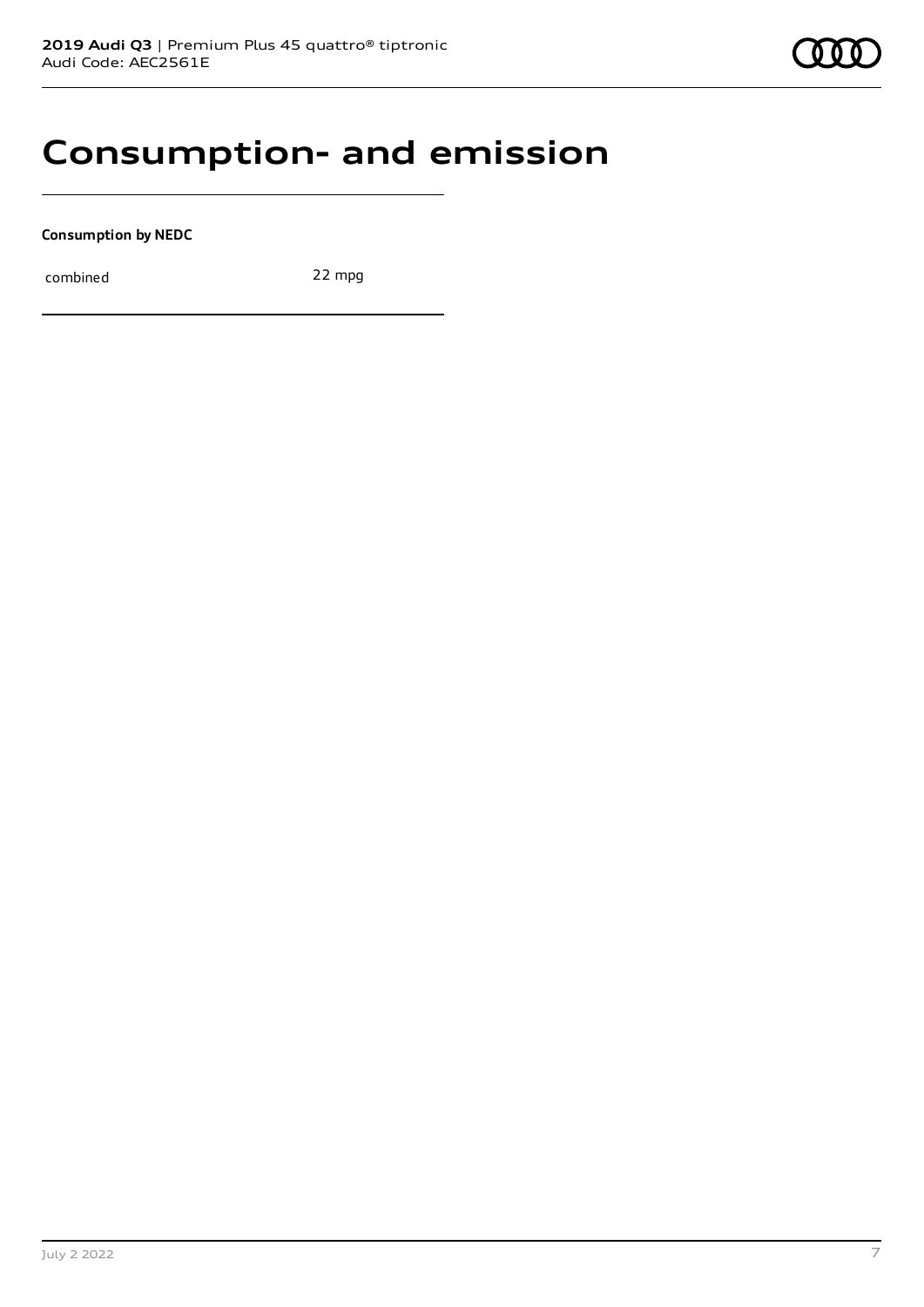# **Contact**

Dealer **Audi Beverly Hills**

8850 Wilshire Blvd 90211 Beverly Hills CA

Phone: +14242815600 FAX: 4242815699

www: [https://www.audibeverlyhills.com](https://www.audibeverlyhills.com/)